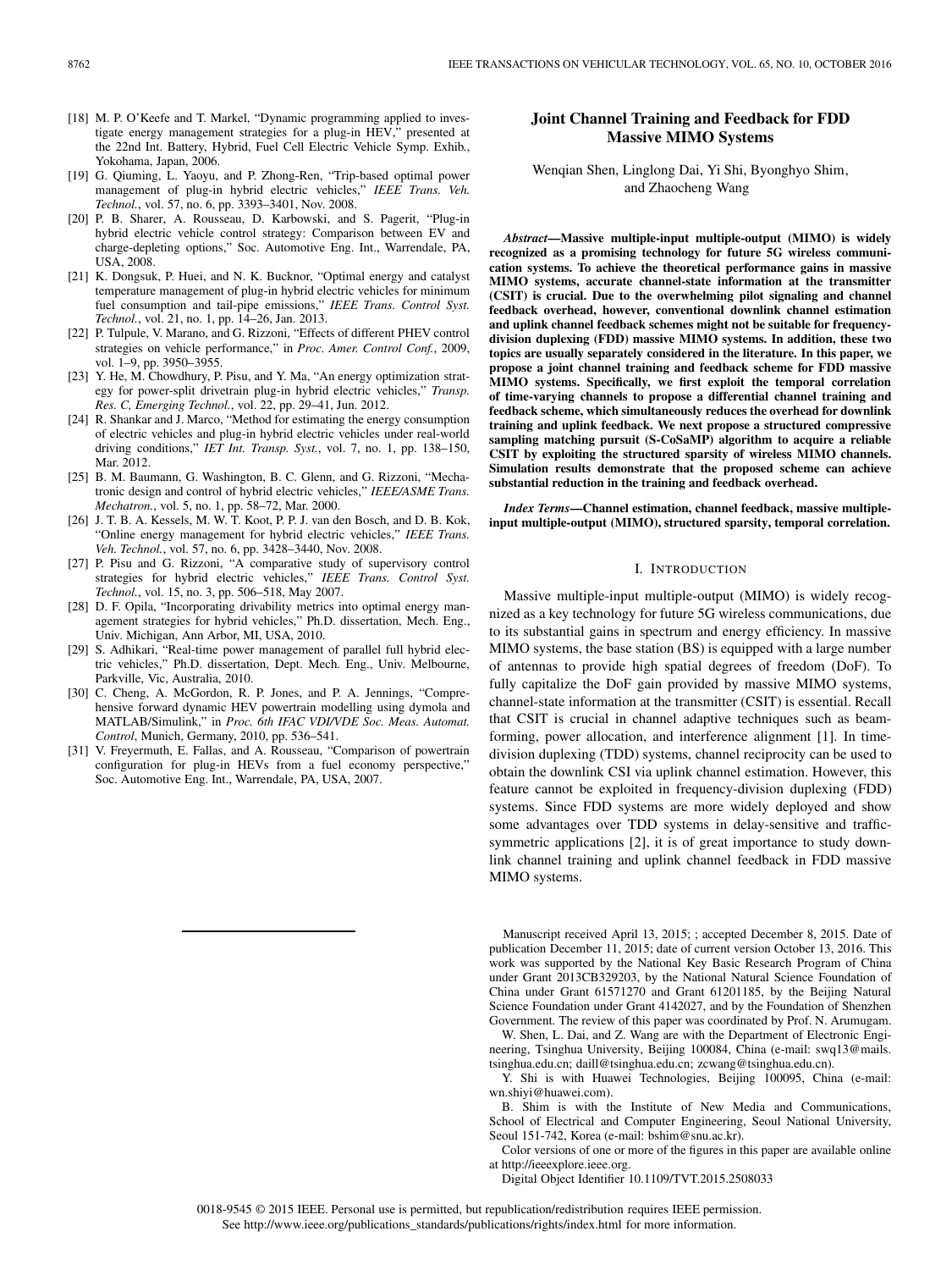For a conventional channel training and feedback scheme, the BS first transmits orthogonal pilots, the number of which scales linearly with the number of BS antennas. Then, users estimate the CSI using the conventional technique, such as least square (LS) or minimum mean square error (MMSE) algorithm [3]. The estimated CSI is then fed back to the BS via dedicated uplink resources. In massive MIMO systems, the number of BS antennas might be an order of magnitude larger than that of the state-of-the-art LTE-Advanced system; hence, the training overhead is a serious concern [4]. Furthermore, the massively expanded MIMO channel matrix also renders precise CSI feedback an extremely challenging problem [2]. To alleviate the overhead, several downlink pilot design and uplink CSI feedback schemes have been proposed [5]–[12]. Among these, compressive sensing (CS) has merged as a promising technique in recent years. The fundamental principle of CS-based schemes relies on the fact that broadband wireless channels have sparse channel impulse response (CIR) due to the limited number of significant paths [4], [9], [10]. To date, a number of CS-based channel estimation schemes have been proposed, where the sparse CIR can be recovered from a reduced number of received pilots [9], [10]. Nevertheless, the reduction of training overhead is insignificant when CIR is not sparse enough. On the other hand, several CS-based channel feedback schemes have also been proposed. The underlying assumption on this work is that users first achieve perfect CSI estimation, and then compressing (through projection) the sparse (or compressible in some transform domains) CSI into low-dimensional measurements for feedback [11], [12]. However, the separate treatments of the two coupled communication procedures (downlink channel training and uplink channel feedback) result in some performance loss and induce unnecessary computational overhead particularly for power-limited users. In [13], an approach based on CS has been proposed to reduce both the downlink training and uplink CSI feedback overhead. Although this approach is promising when the channel matrices of different users are sparse and partially share common support, it is not effective when these assumptions are violated.

In this paper, we propose a structured-CS based differential joint channel training and feedback scheme for massive MIMO systems, where downlink training and uplink feedback are considered in a joint manner. We design a system such that users will directly feed back the received pilots to the BS without the channel estimation. The BS estimates the CSI using the CS-based algorithm. Such "closedloop" operation streamlines the CSIT acquisition process by removing channel estimation and the compression procedures at the user side. In addition, our proposed scheme also features a differential operation, which exploits the temporal correlation between two consecutive CIRs to reduce the number of required pilots. Finally, due to the close antenna spacing at the BS and resulting similar path delays, CIRs associated with different BS antennas usually have a common support (i.e., the locations of nonzero elements) [14]. By exploiting this feature, we propose a structured compressive sampling matching pursuit (S-CoSaMP) algorithm to further reduce the training as well as feedback overhead.

The remainder of this paper is organized as follows: Section II briefly introduces the massive MIMO system model, where the temporal and spatial correlations of channels are emphasized. Section III addresses the proposed differential joint channel training and feedback scheme, together with the proposed S-CoSaMP algorithm. Section IV presents the simulation results. Finally, conclusions are drawn in Section V.

*Notations:* Lower case and upper case boldface letters denote vectors and matrices, respectively;  $(\cdot)^T$ ,  $(\cdot)^H$ , and  $(\cdot)^{-1}$  denote the transpose, conjugate transpose, and inverse of a matrix, respectively;  $\Theta^{\dagger} = (\Theta^H \Theta)^{-1} \Theta^H$  is the Moore–Penrose pseudoinverse of  $\Theta$ ;  $\Theta_S$ 

denotes the submatrix consisting of columns of **Θ** according to the index set S.  $\|\cdot\|_p$  is the  $l_p$ -norm; S<sup>c</sup> denotes the complementary set of  $S; \mathcal{T}(\mathbf{x}, K)$  denotes a prune operator on **x** that sets all but K elements with the largest amplitudes to zero;  $\Gamma_{\mathbf{x}}$  denotes the support of **x**, i.e.,  $\Gamma_{\mathbf{x}} = \{i, \mathbf{x}(i) \neq 0\}.$ 

#### II. SYSTEM MODEL

#### *A. System Model*

We consider a massive MIMO system operating in FDD mode with the ubiquitous orthogonal frequency-division multiplexing (OFDM) modulation. There are  $M$  antennas at the BS and  $U$  scheduled singleantenna users. The length of one OFDM symbol is  $N$ . The BS transmits pilots  $c_i \in C^{P \times 1}$  at the *i*th transmit antenna, where  $i =$  $1, 2, \ldots, M$ , and P is the number of pilots. At a certain user, the received pilots  $y_{\Omega}$  in the frequency domain can be expressed as

$$
\mathbf{y}_{\Omega} = \sum_{i=1}^{M} \mathbf{C}_{i} (\mathbf{F}_{L})_{\Omega} \mathbf{h}_{i} + \mathbf{n}_{\Omega}
$$
 (1)

where  $\mathbf{C}_i = \text{diag}\{\mathbf{c}_i\}$ ;  $\mathbf{F}_L \in C^{N \times L}$  is a submatrix consisting of the first L columns of the discrete Fourier transform matrix of size  $N \times N$ ;  $(\mathbf{F}_L)_{\Omega}$  is the submatrix consisting of the rows of  $\mathbf{F}_L$  with indices from the index set  $\Omega$  of subcarriers assigned to pilots, which can be randomly selected from the subcarrier set  $\{1, 2, \ldots, N\}$ ;  $\mathbf{h}_i =$  $[\mathbf{h}_i(1), \mathbf{h}_i(2), \ldots, \mathbf{h}_i(L)]^T$  is the CIR between the *i*th BS antenna and the user. Due to the physical propagation characteristics of multipath channels [4], [9], [10], it is assumed that the number of nonzero elements  $K$  in CIR  $h_i$  is much smaller than the maximal channel length  $L$ . This vector is often referred to as  $K$ -sparse vector. The parameter  $\mathbf{n}_{\Omega} = [n_1, \dots, n_P]^T$  represents the independent and identically distributed (i.i.d.) additive white complex Gaussian noise (AWGN) with zero mean and variance  $\sigma_n^2$  imposed on pilots. For notation simplicity, (1) can also be written as

$$
\mathbf{y}_{\Omega} = \mathbf{\Theta} \mathbf{h} + \mathbf{n}_{\Omega} \tag{2}
$$

where  $\Theta = [\mathbf{C}_1(\mathbf{F}_L)_{\Omega}, \mathbf{C}_2(\mathbf{F}_L)_{\Omega}, \dots, \mathbf{C}_M(\mathbf{F}_L)_{\Omega}],$  and  $\mathbf{h} =$  $\left[\mathbf{h}_1^T, \mathbf{h}_2^T, \ldots, \mathbf{h}_M^T\right]^T$  denotes the aggregate CIR from M BS antennas. In the sequel, we refer to the aggregate CIR as CIR unless it causes ambiguity.

#### *B. Temporal Correlation of Time-Varying MIMO Channels*

We consider block-fading MIMO channels, where the CIR **h** changes from slot to slot but remains unchanged during one time slot. The CIR series  $\{\mathbf{h}^{(t)}\}_{t=0}^{T-1}$  in T consecutive time slots usually exhibits temporal correlation, and thus, it is compressible in the time domain [11], [15]. The dynamic channel can be modeled by the variation of CIR's support and the evolution of the nonzero elements' amplitudes as [9], [10]

$$
\mathbf{h}^{(t)} = \mathbf{s}^{(t)} \circ \mathbf{a}^{(t)} \tag{3}
$$

where  $\mathbf{s}^{(t)}(l) \in \{0, 1\}$ ,  $\mathbf{a}^{(t)}(l) \in \mathcal{C}$ , and  $\circ$  denotes the Hadamard product. The variation of  $\{s^{(t)}(l)\}_{t=0}^{T-1}$  over time can be modeled as a first-order Markov process [16], which can be fully characterized by two transition probabilities  $p_{10} = Pr{s^{(t+1)}(l) = 1 | s^{(t)}(l) = 0}$ and  $p_{01} = \Pr{\mathbf{s}^{(t+1)}(l) = 0 | \mathbf{s}^{(t)}(l) = 1\}}$ , and a distribution  $\mu^{(0)} =$  $Pr{s^{(0)}(l) = 1}$  in the initial time slot  $t = 0$ . For the steady-state Markov process, where  $\Pr\{\mathbf{s}^{(t)}(l) = 1\} = \mu$ , for all t and l, only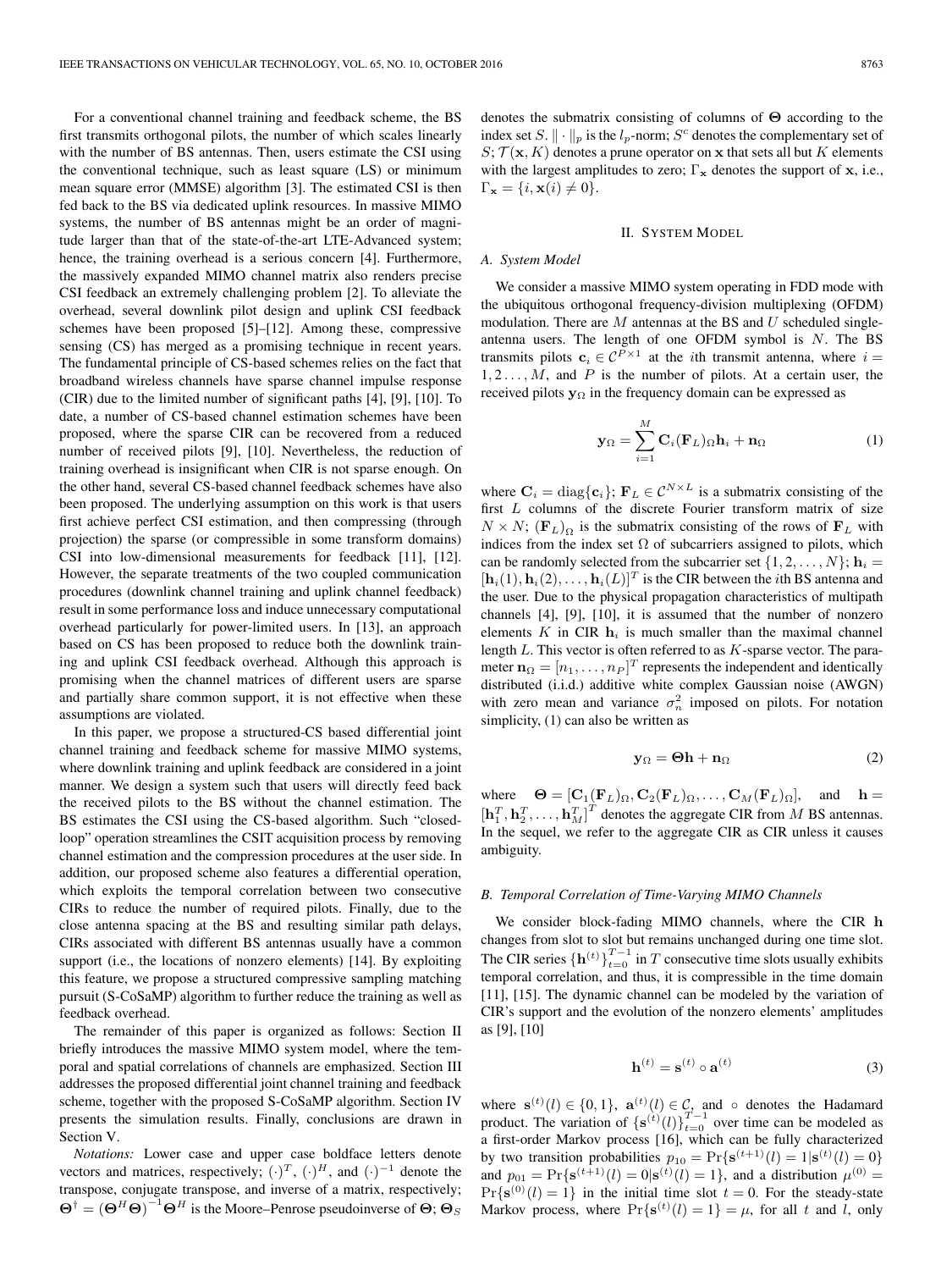two parameters  $p_{01}$  and  $\mu$  are sufficient to characterize the process since  $p_{10} = \mu p_{01}/(1 - \mu)$ . The evolution of amplitude  $\{a^{(t)}(l)\}_{t=0}^{T-1}$ over time can be modeled by the first-order autoregressive model as [17]

$$
\mathbf{a}^{(t)}(l) = \rho \mathbf{a}^{(t-1)}(l) + \sqrt{1 - \rho^2} \mathbf{w}^{(t)}(l)
$$
(4)

where the correlation coefficient  $\rho = J_0(2\pi f_d \tau)$  is given by the zero-order Bessel function of the first kind, with  $f_d$  being the maximal Doppler frequency and  $\tau$  being the time slot duration, and the parameter  $\mathbf{w}^{(t)}(l) \sim \mathcal{CN}(0, \sigma_{\omega}^2)$  is the i.i.d. complex Gaussian variables.

## *C. Spatial Correlation of Massive MIMO Channels*

Due to the close antenna spacing at the BS, CIRs  $\left\{\mathbf{h}_i^{(t)}\right\}_{i=1}^{M}$  between BS antennas and the single receive antenna of a user have similar path delays. Thus, they share a common support [14], i.e.,

$$
\Gamma_{\mathbf{h}_1^{(t)}} = \Gamma_{\mathbf{h}_2^{(t)}} = \dots = \Gamma_{\mathbf{h}_M^{(t)}}.
$$
\n(5)

This property of  $\mathbf{h}^{(t)}$  is referred to as structured sparsity. Thus,  ${\{\mathbf{h}_i^{(t)}\}}_{i=1}^{M}$  can be generated with the same support vectors  ${\{\mathbf{s}_i^{(t)}\}}_{i=1}^{M}$ , where  $\{s_i^{(t)}\}_{i=1}^M$  can be generated at random without loss of generality.

## III. DIFFERENTIAL JOINT CHANNEL TRAINING AND FEEDBACK BASED ON S-COSAMP

Here, we present the proposed differential joint channel training and feedback scheme. By exploiting the structured sparsity of massive MIMO channels, we propose the S-CoSaMP algorithm to recover CIR **h**<sup>(t)</sup> from received pilots **y**<sub> $\Omega$ </sub><sup>(t)</sup> at the BS.

### *A. Differential Joint Channel Training and Feedback*

Conventional channel training and feedback schemes usually consist of two steps: downlink CSI estimation at user side and CSI feedback in the uplink. Under the framework of CS, channel estimation algorithms [9], [10] and channel feedback schemes [11], [12] exploring the sparsity of the CSI have been proposed to achieve overhead reduction. In these approaches, these two coupled communication procedures are optimized separately, as shown in Fig. 1(a).

To address the drawbacks of the conventional schemes, we propose a novel CS-based joint scheme that considers channel training and feedback in a joint manner. The corresponding schematics is illustrated in Fig. 1(b), where users directly feed the received training pilots back to the BS without channel estimation, and then, the BS recovers the CIR via CS algorithms. Note that the proposed CS-based joint channel training and feedback scheme avoids the complex computations at power-limited users for channel estimation<sup>1</sup> and CSI projection, which not only relieves the computational burden for the user devices but also brings channel feedback performance improvement, as will be verified



Fig. 1. Comparison between conventional and proposed joint schemes. (a) Conventional CS-based channel training and feedback scheme. (b) Proposed CS-based joint channel training and feedback scheme.

by simulations in Section IV. Since the dedicated uplink channel can be modeled as an AWGN channel<sup>[2](#page-2-1)</sup> with the same signal-to-noise ratio (SNR) of downlink as in [18], the received pilots at the BS can still be modeled by (2), except that, in this case, the noise parameter  $\sigma_n^2$  denotes the overall noise power both in the downlink and in the uplink [18].

To exploit the temporal correlation of time-varying MIMO channels, we consider the *differential* CIR between two CIRs in adjacent time slots, which can be expressed as

$$
\Delta \mathbf{h}^{(t)} = \mathbf{h}^{(t)} - \mathbf{h}^{(t-1)} \n= \mathbf{s}^{(t)} \circ (\mathbf{a}^{(t)} - \mathbf{a}^{(t-1)}) + (\mathbf{s}^{(t)} - \mathbf{s}^{(t-1)}) \circ \mathbf{a}^{(t-1)} \n= \mathbf{s}^{(t)} \circ \left[ \sqrt{1 - \rho^2} \mathbf{w} - (1 - \rho) \mathbf{a}^{(t-1)} \right] + (\mathbf{s}^{(t)} - \mathbf{s}^{(t-1)}) \circ \mathbf{a}^{(t-1)}.
$$
\n(6)

When the movement velocity of users is not very high, e.g.,  $v =$ 12 km/h, and the carrier frequency is 900 MHz, the resulting Doppler frequency  $f_d$  is 10 Hz. For the typical time slot duration  $\tau = 0.5$  ms, the correlation coefficient  $\rho$  is 0.9911 [11]. Thus, the first term on the last line of (6) is close to zero. On the other hand, since the delay indices of nonzero taps are varying slowly [4], i.e., the CIR's support  $\mathbf{s}^{(t)}$  changes slowly, the number of nonzero elements of the second term is also small. Fig. 2 presents the snapshot of the previous CIR  $h^{(t-1)}$ , the current CIR  $h^{(t)}$ , and the differential CIR  $\Delta h^{(t)}$  of the channels described by (3), (4), and (6). We can observe that the differential CIR enjoys a much stronger sparsity<sup>3</sup> than the original CIR due to the temporal correlation of channels.

To utilize this observation, we modify (2) and express the received pilots at the BS as

$$
\mathbf{y}_{\Omega}^{(t)} = \mathbf{\Theta} \mathbf{h}^{(t)} + \mathbf{n}_{\Omega}^{(t)}.
$$
 (7)

<span id="page-2-1"></span> $2$ In this paper, we discuss the analog feedback [7], [8], [18], [21]; thus, the quantization noise of digital feedback is not considered.

<span id="page-2-0"></span><sup>&</sup>lt;sup>1</sup>The precondition is that CSI is not required at users, which is normal in massive MIMO systems with precoding [1]. Otherwise, CSI can also be obtained by using the proposed differential operation and S-CoSaMP algorithm at users, which will achieve better estimation performance than conventional channel estimation scheme, as will be shown in Section IV.

<span id="page-2-2"></span><sup>&</sup>lt;sup>3</sup>The sparsity level  $K'$  of the differential CIR is mainly dependent on the transition probability  $p_{01}$  and  $p_{10}$ .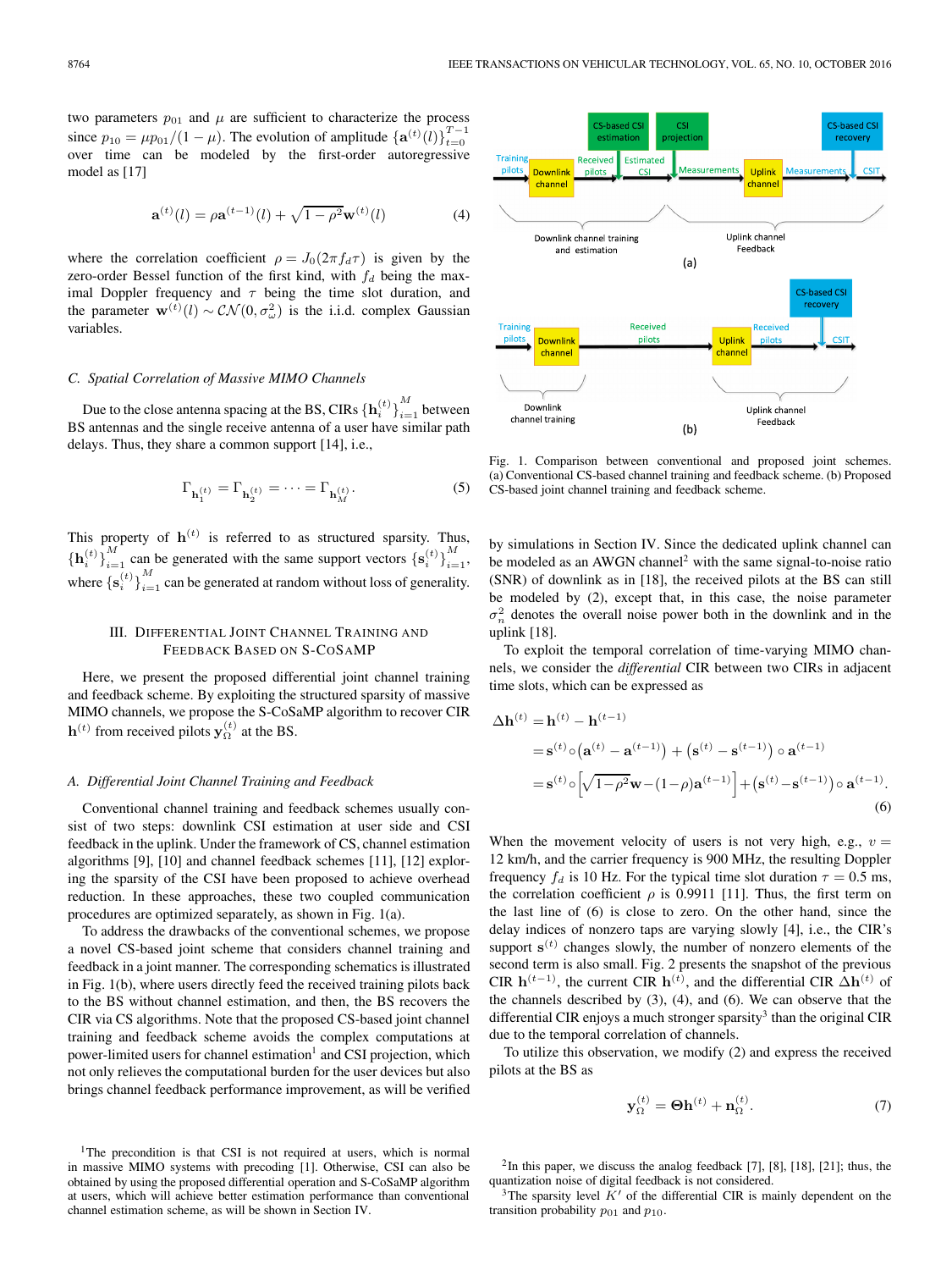

Fig. 2. Snapshot of (a) the previous CIR, (b) the current CIR, and (c) the differential CIR.

We try to exploit the temporal correlation of channels by computing the difference between received pilots at the BS in two adjacent time slots as

$$
\Delta \mathbf{y}_{\Omega}^{(t)} = \mathbf{y}_{\Omega}^{(t)} - \mathbf{y}_{\Omega}^{(t-1)}
$$
  
=  $\Theta (\mathbf{h}^{(t)} - \mathbf{h}^{(t-1)}) + \mathbf{n}_{\Omega}^{(t)} - \mathbf{n}_{\Omega}^{(t-1)}$   
=  $\Theta \Delta \mathbf{h}^{(t)} + \Delta \mathbf{n}_{\Omega}^{(t)}$  (8)

where  $\Delta \mathbf{h}^{(t)} = \mathbf{h}^{(t)} - \mathbf{h}^{(t-1)}$ . As mentioned, the differential CIR  $\Delta \mathbf{h}^{(t)}$  enjoys much stronger sparsity than the original CIR  $\mathbf{h}^{(t)}$ , which implies that better recovery performance by CS algorithm can be expected for the fixed pilot overhead, or equivalently, reduced pilot overhead can be achieved to obtain the same performance [19]. After the differential CIR is recovered via CS algorithms, the current CIR can be obtained by adding the estimate of differential CIR and the estimate of the CIR in the previous slot.

<span id="page-3-0"></span>Note that a precise CIR recovery in the initial time slot  $\hat{h}^{(0)}$  is important, since the recovery error in initial time slot can be propagated to the subsequent recovery process. Additionally, an unexpected recovery error of the differential CIR will impair the subsequent CIR recovery process. To avoid such error propagations, the proposed scheme will be reinitiated every  $R$  time slots (either fixed or adaptive). In the initial time slot, BS antennas transmit more pilots, denoted by  $\mathbf{c}_i^0 \in \mathcal{C}^{P^0 \times 1}$ for  $i = 1, 2, ..., M$ , where  $P^0$  denotes the number of pilots in the initial time slot, occupying more subcarriers, denoted by  $\Omega^0$  and  $\Omega^0 \supset \Omega$ . Note that  $\Omega^0 \supset \Omega$  can be ensured by selecting a part of pilots in the initial time slots as pilots in the subsequent time slots. It is well known that the length of training sequence guaranteeing the reliable recovery of CSIT should be  $\beta KM \ln(L/K)$  for P and  $\beta KM' \ln(L/K')$  for  $P^0$ , where  $\beta$  is a constant scalar,<sup>[4](#page-3-0)</sup> K and K' are the sparsity levels of the original CIR and the differential CIR [19], respectively. Although such initialization will induce relatively large overhead in pilots, the overall pilot overhead is not severe since the subsequent recovery of differential CIR will compensate it.

#### *B. S-CoSaMP Algorithm*

As discussed in Section II-C,  $h^{(t)}$  and  $h^{(t-1)}$  are both structured sparse; hence,  $\Delta \mathbf{h}^{(t)}$  is also structured sparse. Here, we present the S-CoSaMP algorithm exploiting this structured sparsity. For simplicity, we omit the superscript  $(t)$  here.

Recalling the system model (2), we aim to recover CIR  $\mathbf{h} \in \mathcal{C}^{LM \times 1}$ from the received pilots  $y_{\Omega} \in C^{P \times 1}$  at the BS. For LS-based CIR recovery, the recovered CIR  $\hat{\bf h}$  is given by

$$
\hat{\mathbf{h}} = \mathbf{\Theta}^{\dagger} \mathbf{y}_{\Omega} \tag{9}
$$

where  $P \geq LM$  is required to ensure accurate recovery [3]. This choice, obviously, causes prohibitive training and feedback overhead, particularly when M is large. When  $P < LM$ , (2) becomes an underdetermined problem. When the CIR vector is sparse, we can recover it using the CS technique. In the CS theory, **y**<sup>Ω</sup> and **Θ** are referred to as the measurements and the measurement (sensing) matrix, respectively.

We propose the S-CoSaMP algorithm to recover the CIR  $h^0$  in the initial time slot from the received pilots  $y_{\Omega}^0$  at the BS, as well as the differential CIR  $\Delta h^{(t)}$  from the differential pilots  $\Delta y_{\Omega}^{(t)}$  in the subsequent time slots. The pseudocode of the proposed algorithm is provided in **Algorithm 1**. [5](#page-3-1) Similar to the greedy CS algorithms such as orthogonal matching pursuit (OMP) algorithm [19], we aim to find those columns of measurement matrix **Θ** most correlated with the measurements **y**Ω. After obtaining the column correlation (i.e., the residual signal estimate in step 5), we keep 2K columns of **Θ** most correlated to  $y_{\Omega}$ , where K is the signal sparsity level, which can be merged with the support of the signal estimated in the previous iteration (step 8). Then, we can estimate the signal by the LS algorithm (step 10). After that, the signal estimation will be pruned according to the sparsity level  $K$ , and the measurement residual can be updated for the next iteration (step 15).

#### **Algorithm 1** S-CoSaMP Algorithm

**Input**: Received pilots **y**Ω; Measurement matrix **Θ**; Sparsity level K.

- **Output**: CIR recovery **hˆ**. 1: Initialization :
- 2:  $\Gamma^0 = \emptyset$ ,  $\mathbf{r} = \mathbf{y}_{\Omega}$ ,  $i = 0$ .
- 
- 3: **while**  $i \leq 2KL$  and  $||r||_2 \geq \xi ||\mathbf{y}_{\Omega}||_2$  **do**
- 4:  $i \leftarrow i + 1$
- 5: **e**  $\leftarrow \mathbf{\Theta}^H \mathbf{r}$  {form residual signal recovery}
- 6:  $\mathbf{z}(l) \leftarrow \sum_{m=0}^{M-1} \mathbf{e}(mL+l), l = 1, 2, ..., L$
- 7:  $\Lambda \leftarrow \Gamma_{\mathcal{T}(\mathbf{z}, 2K)}$  {prune residual signal recovery}<br>8:  $\Lambda \leftarrow \Gamma^{i-1} \cup \Lambda$  {merge support}
- $\Lambda \leftarrow \Gamma^{i-1} \cup \Lambda$  {merge support}
- 9:  $S \leftarrow \{mL+l\}, m = 1, 2, \ldots, M, l \in \Lambda$
- 10: **b** $|S \leftarrow \mathbf{\Theta}_S^{\mathsf{T}} \mathbf{y}_{\Omega}, \mathbf{b} |_{S^C} \leftarrow 0$  {form signal recovery}
- 11: **g**(*l*) ←  $\sum_{m=0}^{m=M-1}$ **b**( $mL+l$ ), *l* = 1, 2, ..., *L*
- 12:  $\Gamma^i \leftarrow \Gamma_{\mathcal{T}(\mathbf{g},K)}$  {prune signal recovery}
- 13:  $Q \leftarrow \{mL + l\}, m = 1, 2, ..., M, l \in \Gamma^i$
- 14:  $\hat{\mathbf{h}}^i|_Q \leftarrow \mathbf{b}|_Q, \hat{\mathbf{h}}^i|_{Q^C} \leftarrow 0$
- 15: **r** ← **y**<sub>Ω</sub> − **Θ**h<sup>*i*</sup> {update measurement residual}
- 16: **end while**
- 17: **return**  $\hat{\mathbf{h}} = \hat{\mathbf{h}}^i$ .

<span id="page-3-1"></span><sup>5</sup>This algorithm is developed based on the CoSaMP algorithm, due to its low complexity and robustness.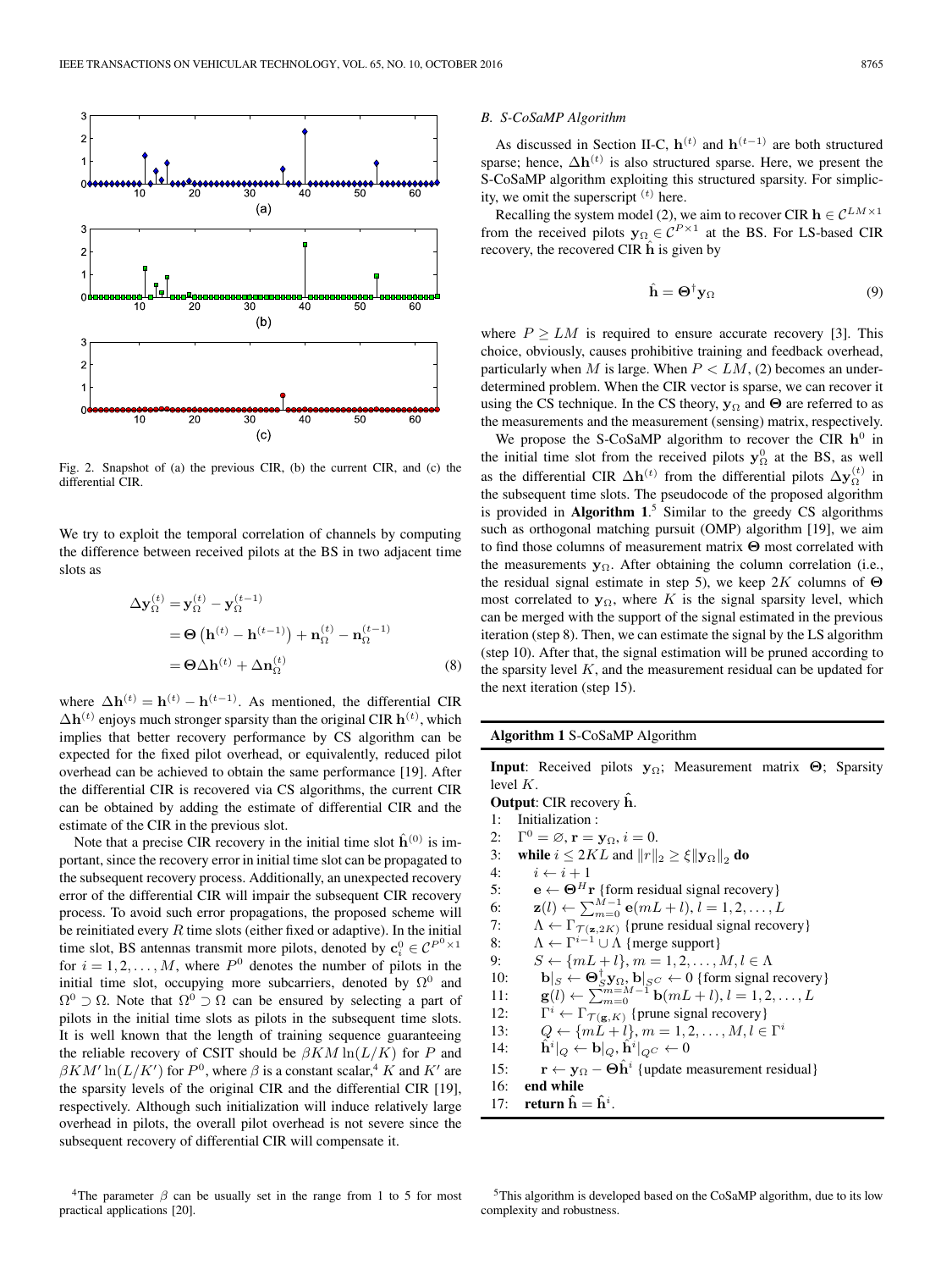

Fig. 3. NMSE performance comparison between the proposed joint scheme and the traditional scheme.

The key idea of the proposed S-CoSaMP algorithm is that the support of each  $\{\mathbf{h}_i\}_{i=1}^M$  is updated together, since **h** has the inherent structured sparsity. Unlike the standard CoSaMP algorithm [19], which does not consider the structured property of **h**, the proposed S-CoSaMP algorithm offers a more precise support update by considering the structured sparsity of **h**. In doing so, the CIR recovery performance can be improved, which can be verified by simulations in the next section.

## IV. SIMULATION RESULTS AND DISCUSSION

This section investigates the performance of the proposed S-CoSaMP-based differential joint channel training and feedback scheme. The system setup is as follows: 1) The length of OFDM symbol is  $N = 2048$ ; the number of BS antennas is  $M = 32$ ; and the maximal channel length is  $L = 64$ ; 2) The probability  $\mu$  is set as 0.1, which means that the average channel sparsity level is  $K =$  $\mu L = 6$ ; the transition probability  $p_{01}$  is set as 0.16; the maximal Doppler frequency is  $f_d = 10$  Hz; the time slot duration is  $\tau = 0.5$  ms;  $\sigma_w^2 = 1$ ; and the initial amplitudes  $\mathbf{a}^{(0)} \sim \mathcal{CN}(0, 1)$ ; 3) The proposed scheme will be initiated every  $R = 3$  time slots; 4) The coefficient  $\xi$  in **Algorithm 1** is set as  $10^{-3}$ . From (2), the SNR can be defined as SNR =  $\|\Theta h\|^2 / \sigma_n^2$ , where the SNR is an overall SNR when  $\sigma_n^2$ denotes the sum of noise power in the downlink and uplink. For simplicity, we call it as SNR unless it causes confusion. The same training overhead  $\eta = P/N$  is considered to ensure fair comparison. For the proposed differential scheme, the average pilot overhead is  $\eta = (P^0 + P*(R-1))/RN$ .

First, we compare the proposed joint channel training and feedback scheme with its conventional counterpart in Fig. 3. Note that the normalized mean squared error (NMSE) of joint OMP (J-OMP) algorithm [13] and the Kalman filter [5], [6] are also presented for comparison. The dotted lines denote the conventional scheme. Note that the conventional scheme treats channel training and feedback separately. We observe that the proposed joint scheme outperforms the conventional scheme, which means that the joint consideration of channel training and feedback improves the CIR recovery performance at the BS. In addition, the S-CoSaMP-based differential joint scheme achieves the best NMSE performance due to the exploiting of the temporal correlation and structured sparsity. The performances of J-OMP and CoSaMP are similar because the channel assumption of



Fig. 4. Downlink data rate performance comparison with two different training and feedback overhead values:  $\eta = 40\%$  and  $\eta = 70\%$ .

common support is not satisfied and J-OMP degrades as OMP, which has similar recovery performance with CoSaMP. The performance of the Kalman filter is not good when the channel autocorrelation information is unknown [5].

Fig. 4 shows the data rate comparison when two different channel training and feedback overhead values are considered:  $\eta = 40\%$  and  $\eta = 70\%$ . The ideal case, where the CSIT is perfectly known at the BS, is also presented as a benchmark for comparison. As shown in Fig. 4, the S-CoSaMP-based differential joint scheme outperforms the CoSaMP-based conventional scheme, in both cases. Note that the S-CoSaMP-based differential joint scheme with  $\eta = 40\%$  and the CoSaMP-based conventional scheme with  $\eta = 70\%$  can achieve similar data rate. This means that the proposed scheme achieves around 30% reduction in channel training and feedback overhead over the conventional scheme in achieving the same data rate.

## V. CONCLUSION

In this paper, we have investigated the challenging problem of channel training and feedback for FDD massive MIMO systems. By exploiting the temporal correlation of MIMO channels, we have proposed the differential joint channel training and feedback scheme, where users directly feed back the received pilots and then the explicit CSI can be obtained by CS algorithms at the BS. By exploiting the structured sparsity of MIMO channels, we have proposed the S-CoSaMP algorithm to further reduce the overhead. In the future, we will consider the spatial correlation of CSI from different users that is available at the BS to further reduce the overhead.

#### **REFERENCES**

- [1] F. Rusek *et al.*, "Scaling up MIMO: Opportunities and challenges with very large arrays," *IEEE Signal Process. Mag.*, vol. 30, no. 1, pp. 40–60, Jan. 2013.
- [2] B. Lee, J. Choi, J. Seol, D. J. Love, and B. Shim, "Antenna grouping based feedback compression for FDD-based massive MIMO systems, *IEEE Trans. Commun.*, vol. 63, no. 9, pp. 3261–3274, Sep. 2015.
- [3] M. Ozdemir and H. Arslan, "Channel estimation for wireless OFDM systems," *IEEE Commun. Surveys Tuts.*, vol. 9, no. 2, pp. 18–48, 2nd Quart. 2007.
- [4] L. Dai, J. Wang, Z. Wang, P. Tsiaflakis, and M. Moonen, "Spectrumand energy-efficient OFDM based on simultaneous multi-channel reconstruction," *IEEE Trans. Signal Process.*, vol. 61, no. 23, pp. 6047–6059, Dec. 2013.